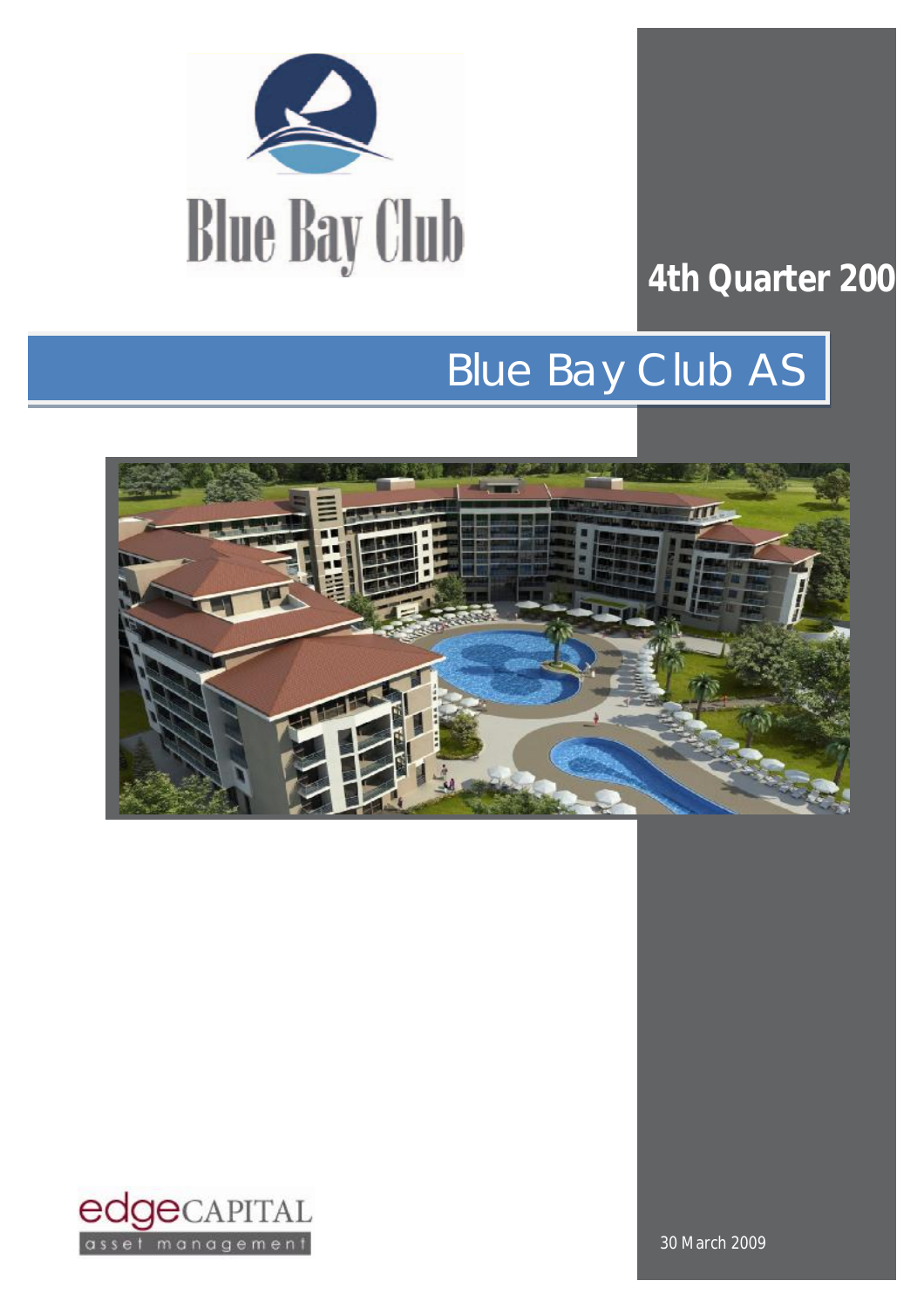

### **1.0 Highlights**

- **Global economic conditions continued to worsen during the period leading up to this report, with sustained lack of debt financing and slowdown in sales for real estate development projects.**
- **Bulgaria real estate markets not immune to these conditions, many development projects cancelled or put on hold. Pressure on sales prices partly outweighed by fall in construction costs.**
- **The Blue Bay Club project is able to adapt to the situation by postponing pre-sales launch until conditions are more favourable.**
- **Blue Bay Club AS (BBC) is debt-free. Net Asset Value per share is approx. NOK 7.2 based on an independent valuation report dated March 2009.**
- **Preliminary net profit of NOK 37,000 for 2008 as net finance income was approximately equal to operating costs for the year.**
- **Work continues to align project plans and sales strategies with current market situation.**

### **2.0 Market conditions and sales**

### **General**

During the fourth quarter and in the period until the release of this report, the financial crisis has escalated to a serious global economic downturn. Credit markets have worsened further, with lending and other financing to Eastern Europe in particular being dramatically reduced. The cut-back in lending to CEE countries from the western banks has aggravated the problems for the whole CEE region, and has clearly shown that the "decoupling" of the emerging economies in Eastern Europe to the developed western economies has broken down.

As a consequence, real estate development projects in the CEE area (as well as in most other parts of the world) are struggling with lack of construction and mortgage financing facilities and a sharp slowdown in sales. For this reason, the boards of Blue Bay Club AD (Ltd), the Bulgarian project company owning the Blue Bay Club project, and Blue Bay Club AS, the Norwegian owner company, are still of the opinion that it would not be in the best interest of the shareholders to attempt to launch pre-sales in the current market situation.

As BBC and the project are 100% equity financed, however, the company is in good position with regard to optimally timing the sales process going in line with the market going forward.

#### **Effect on tourism**

With Europe expected to remain in a significant recession for some time (Goldman Sachs recently cut its Euroland growth forecast to minus 3.6% and the global growth forecast to minus 1%), the tourism activity is not immune to the economic slowdown. Thomas Cook Group Plc, Europe's second biggest travel company, recently indicated it expects the tourism markets to worsen during 2009 and 2010.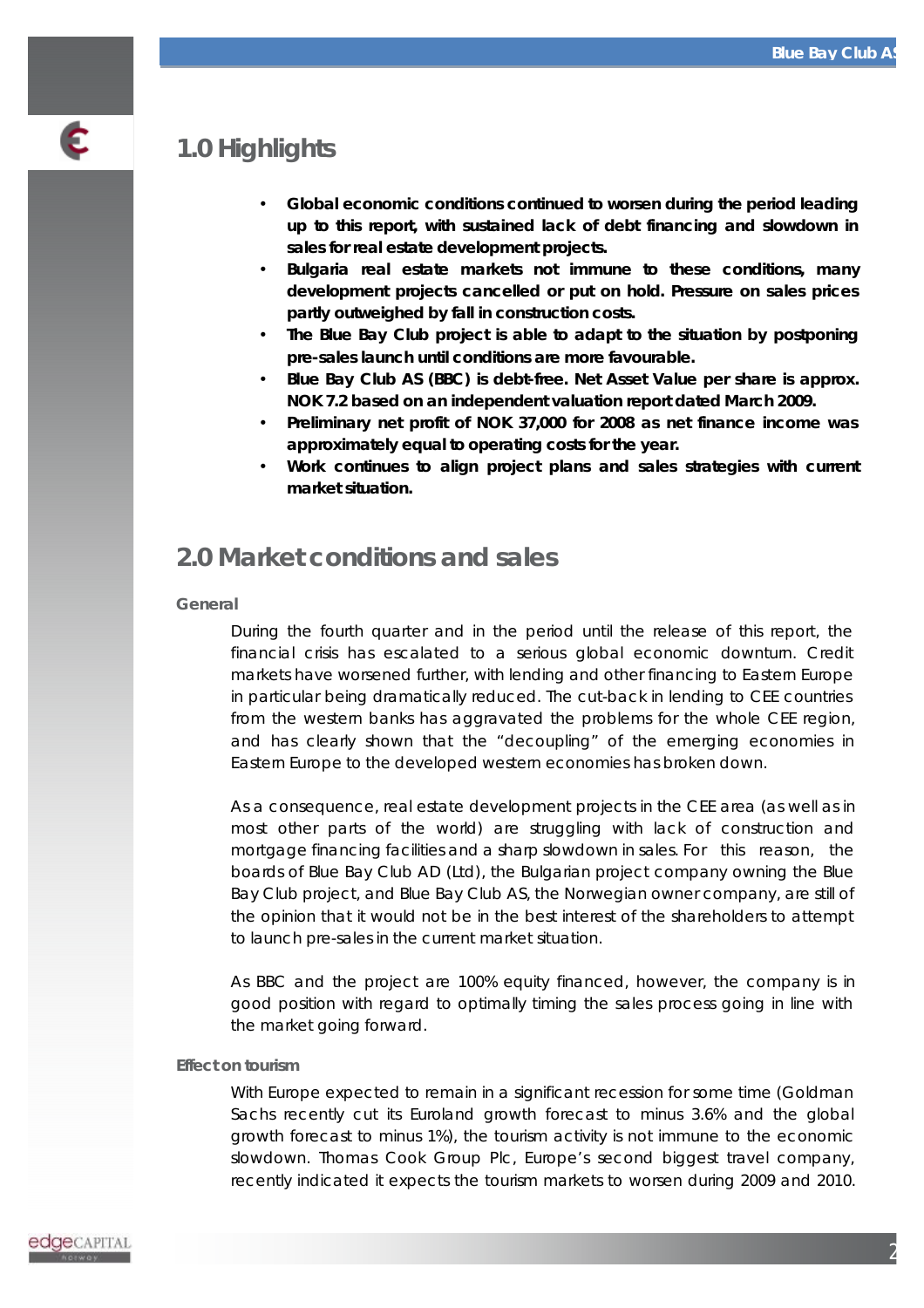

The company said it may still meet its sales targets for this summer, as bookings recovered after a "very bad" January.

In previous downturns, people have not tended stop travelling or vacating. However, it should be expected to some extent that tourism traffic are being redirected to destinations closer to home (with lower travel expenses) and occupying shorter periods (e.g. going on one-week trips rather than two-week trips). On the other hand, the effect on low cost destinations such as Turkey and Bulgaria hold up better compared to other destinations. Bookings for the 2009 season show a significant increase relative to 2008.

### **The Bulgarian economy**

The following information has been provided by Edge Capital's research team in Bulgaria. Edge Capital has compiled information and commentary from economic agencies and local sources in Bulgaria.

| Key Macro Indicators, Bulgaria | 2008    | 2009f | 2010f |
|--------------------------------|---------|-------|-------|
| <b>GDP Growith</b>             | $6.0\%$ | 1.8%  | 2.0%  |
| Inflation                      | 7.8%    | 5.8%  | 4.5%  |
| Current acc deficit            | 22.8%   | 14.1% | 11.4% |
| Unemployment                   | 6.3%    | 10.0% | 9.5%  |

*Source: Bulgarian National Bank, Unicredit CEE reports, Bloomberg* 

With Western Europe already in recession, there is a unanimous understanding that in 2009 Bulgaria's economy will slow down from the 6% annual growth in the previous 3 years. Various institutions give projections between 2.1% (Ministry of Finance, IMF) and 0% (Royal Bank of Scotland).

On account of the European Commission, Bulgaria runs one of the tightest fiscal policies in Europe. The government has maintained a 3% to 4% budget surplus in recent years. In the 2009 budget, the projected deficit is 2%. This deficit provides a necessary cushion for the large current account deficit in the country and will be a key factor for stability in a year where foreign capital entering the country is likely to fall. The public debt to GDP is very healthy at 24.3%. Moody's long-term foreign currency credit rating is at Baa3 stable. Foreign Direct Investment is expected to decelerate.

The banking sector had no exposure to the toxic off-balance sheet assets that caused problems is western banks. However, in past years, Bulgarian banks were heavily reliant on external financing (mostly from Western Europe) to feed the growing internal demand for loans. With such external financing halting in 2009, banks have to rely on domestic deposits to raise credit capital. In the conditions of a currency board, the Bulgarian National Bank (BNB) cannot control interest rates and they are market determined. Stern competition among banks has already raised deposit rates to 8%-10%. This substantially raises the interest rates on credits. Various pundits in the public domain have raised questions on the sustainability of the currency board. Both BNB director Ivan Iskrov and Prime Minister Sergey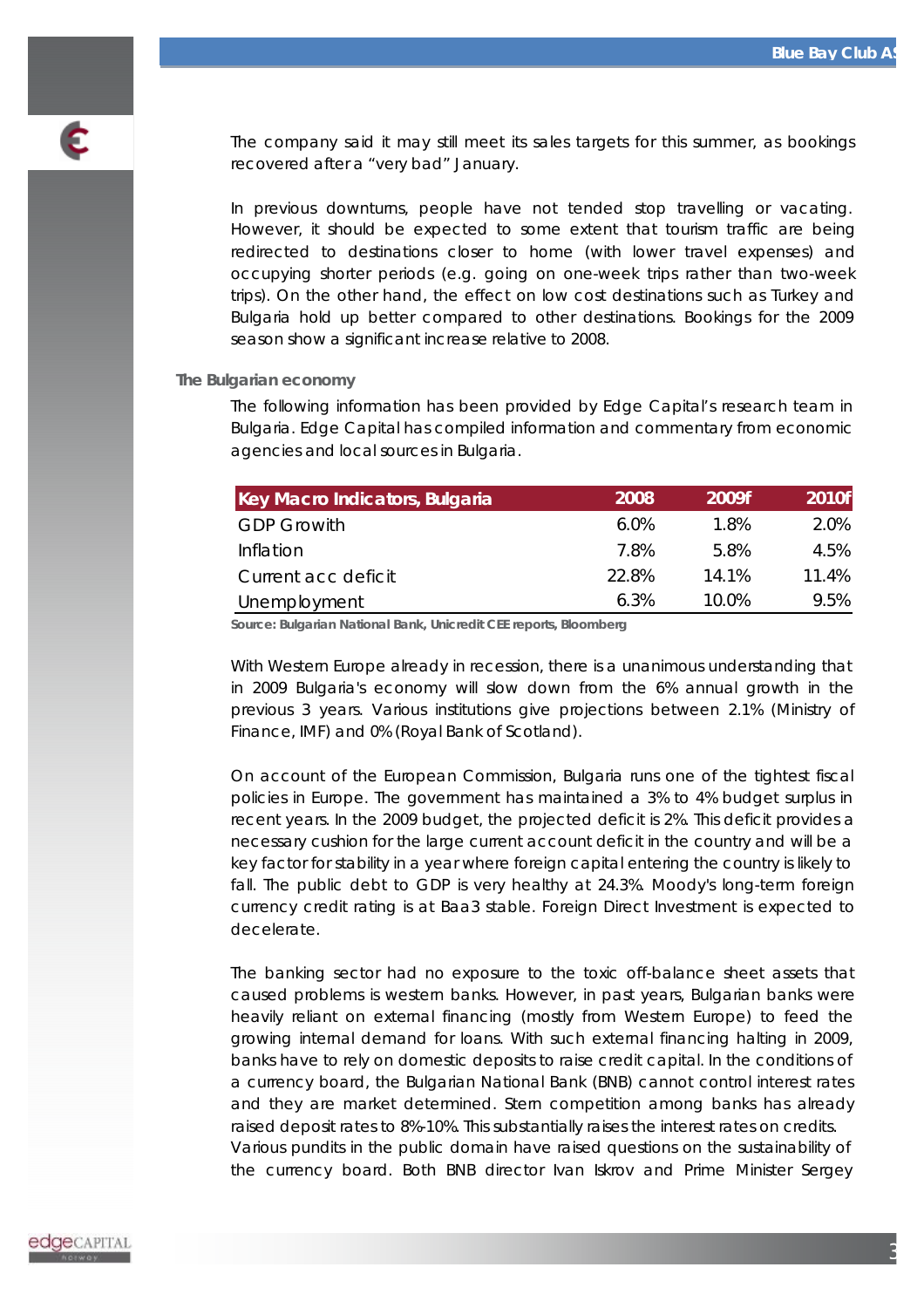

Stanishev have said that the currency board will be kept at all costs, including asking assistance from the IMF, although such a step is not seen as necessary at the moment. The currency board ensures the stability of the Bulgarian Lev and is also a key stimulus for the tight fiscal policy of the country.

### **House prices**

According to the latest report from the Knight Frank group dated 23 November 2008, the Knight Frank Global House Price Index grew 3.8% in the third quarter of 2008, down from 4.8% in Q2. On quarterly basis, the average prices fell 0.3% which is the first quarterly fall ever recorded by Knight Frank. Knight Frank notes that this may spark some house investors to buy back into the property market.

In Bulgaria, the report states that average house price growth grew by 3% during the third quarter, half the rate of the previous quarter.

### **Prices of vacation properties in Bulgaria**

The table below shows the minimum and maximum asking prices for vacation properties in the Black Sea region in January 2009. It should be noted that there are, however, very few deals actually taking place, so these numbers should be seen with caution.

| Vacation properties - Region | price range | €/m2 |
|------------------------------|-------------|------|
| Albena                       | 760         | 1400 |
| Aheloy                       | 1400        | 2850 |
| Ahtopol                      | 530         | 1050 |
| <b>Balchik</b>               | 810         | 2840 |
| Byala                        | 680         | 1750 |
| Dyuni                        | 1930        | 2420 |
| Elenite                      | 1360        | 2200 |
| Journalist                   | 850         | 1810 |
| Golden Sands                 | 920         | 3000 |
| Kavarna                      | 750         | 2120 |
| Nesebar                      | 700         | 2500 |
| Obzor                        | 740         | 1810 |
| Pomorie                      | 1040        | 1500 |
| Primorsko                    | 570         | 1540 |
| Ravda                        | 780         | 1980 |
| St. Vlas                     | 560         | 3160 |
| St. Nikola                   | 1050        | 2390 |
| St. Constantine and Helena   | 1150        | 2120 |
| <b>Sinemorets</b>            | 660         | 1340 |
| Sunny Beach                  | 530         | 4000 |
| Sozopol                      | 860         | 2300 |
| Tsarevo                      | 650         | 2200 |
| Chernomorets                 | 790         | 2200 |

*Sources: Index Imoti, indeximoti.bg; National Tourism Agency; news articles* 

After peaking in 2006, the Bulgarian vacation property market is at or near its trough. The global financial crisis, combined with near-term negative economic outlook, has forced many people in Western Europe to halt large-scale purchases, such as second homes. This is especially true for British and Irish buyers, key drivers of the recent growth years in Bulgaria, who have now largely fled the market. The limited availability of mortgage financing has also had adverse effects.

Consequently, prices have dropped in many places, especially for projects under construction where the developers are under contract to complete the site and

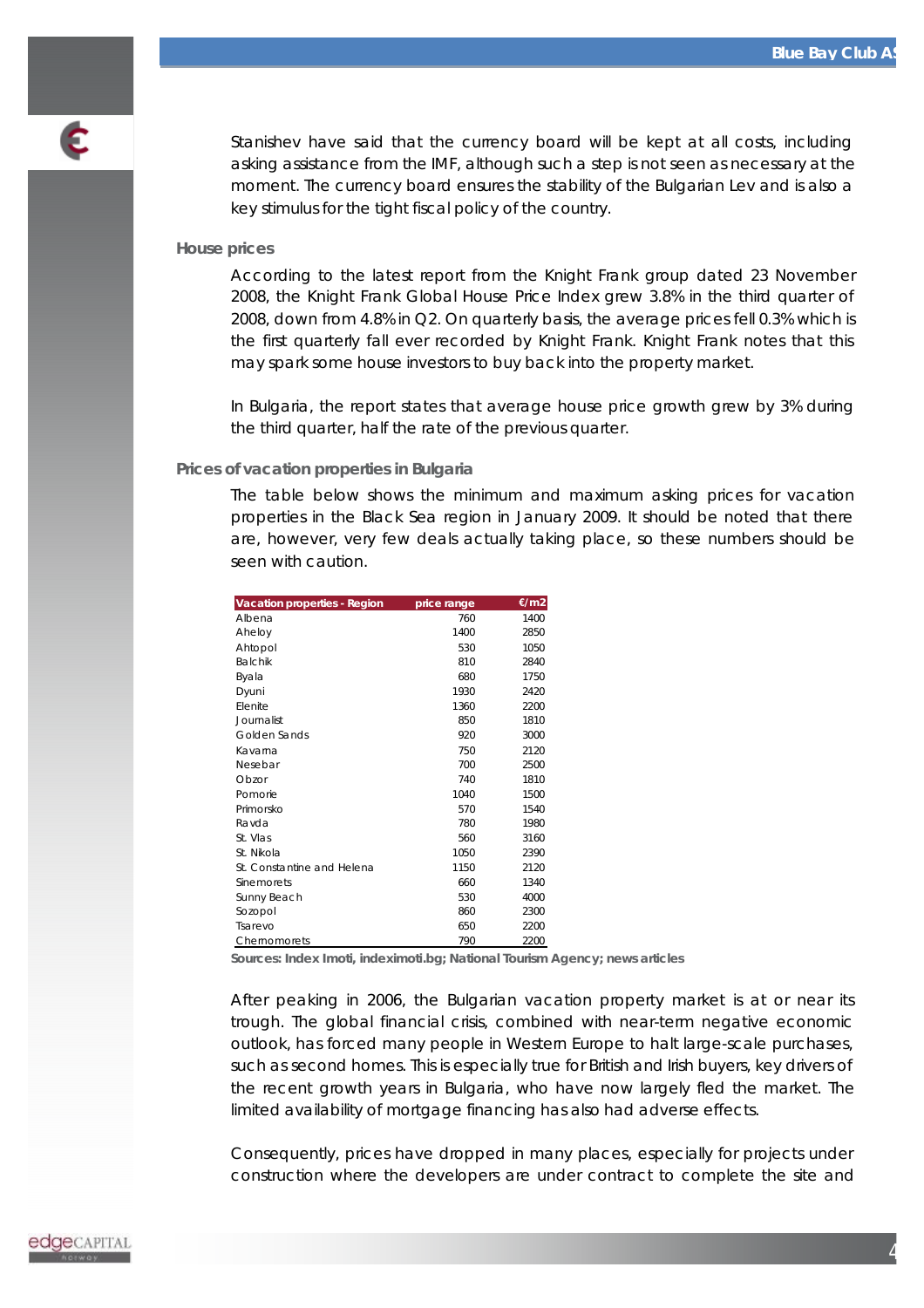

are desperate for fresh funds. However, those who can afford to wait prefer to do so and not lower prices, waiting for better times.

The Bulgarian seaside destinations were hurt by some bad PR last summer. The National Tourism Agency hopes to reverse the negative trend, as successfully done by Turkey, by increasing its advertising budget to 8 million Levs and also proposing to cover visa costs of Russian tourists.

### **Construction costs**

Construction costs in Bulgaria have marked a decline in response to falling material (steel, cement, aluminium and copper) prices worldwide. The costs in the table below are rough averages for luxury construction. According to the table, total construction costs for luxury building in Bulgaria is approx. €700 per square meter. (Platinum Developments' contractor partners in Bulgaria expect to be able to build the Blue Bay Club development at lower costs than this based on the existing specifications and scale, as well as the current development in materials pricing and wages).

|                                  | Lev                          | Euro     |            |
|----------------------------------|------------------------------|----------|------------|
| <b>Construction cost survey</b>  | per <sub>m<sup>2</sup></sub> | per $m2$ | % of tatal |
| Digging                          | 36.7                         | 18.8     | 2.7%       |
| Foundation                       | 322.0                        | 164.6    | 23.3%      |
| <b>Brick Laying</b>              | 70.9                         | 36.3     | 5.1%       |
| <b>Exterior finishes</b>         | 129.9                        | 66.4     | 9.4%       |
| Iron and other materials         | 68.4                         | 35.0     | 4.9%       |
| <b>Total Crude Constuction</b>   | 627.9                        | 321.0    | 45.4%      |
| Windows                          | 62.2                         | 31.8     | 4.5%       |
| Doors                            | 46.8                         | 23.9     | 3.4%       |
| <b>Total Doors &amp; Windows</b> | 109.0                        | 55.7     | 7.9%       |
| Plastering                       | 114.1                        | 58.3     | 8.3%       |
| Heating insulation               | 31.6                         | 16.2     | 2.3%       |
| Painting                         | 29.3                         | 15.0     | 2.1%       |
| Flooring                         | 81.4                         | 41.6     | 5.9%       |
| Lining                           | 72.7                         | 37.2     | 5.3%       |
| Others                           | 13.8                         | 7.1      | 1.0%       |
| <b>Total Interior Finishes</b>   | 342.9                        | 175.3    | 24.8%      |
| Plumbing                         | 26.6                         | 13.6     | 1.9%       |
| Sewage                           | 18.6                         | 9.5      | 1.3%       |
| Sanitary utilities               | 34.3                         | 17.5     | 2.5%       |
| Electrical                       | 61.5                         | 31.4     | 4.4%       |
| Heating                          | 76.5                         | 39.1     | 5.5%       |
| Telephone                        | 8.7                          | 4.4      | 0.6%       |
| Others                           | 33.4                         | 17.1     | 2.4%       |
| <b>Total Instalations</b>        | 259.6                        | 109.6    | 18.8%      |
| <b>Total Communal Conn</b>       | 43.4                         | 201.7    | 3.1%       |
| <b>Total Construction Cost</b>   | 1382.8                       | 707.0    | 100.0%     |

*Source: The Bulgarian Construction Chamber (cited in survey by Capital Newspaper)* 

#### **Sales strategy**

In the previous report for the third quarter 2008, existing site plans, pictures and sales strategy were described in some detail. The board of BBC as well as the board of Blue Bay Club AD have not made material amendments to these plans. However, the timing, launch plan and structure of the pre-sales process are subject of continuous evaluation. The board may also seek tore-evaluate details of the resort strategy and positioning, and identify potential improvements in conceptual design. The process of developing the strategy to facilitate an experienced hotel operator branding and management of the resort will continue.

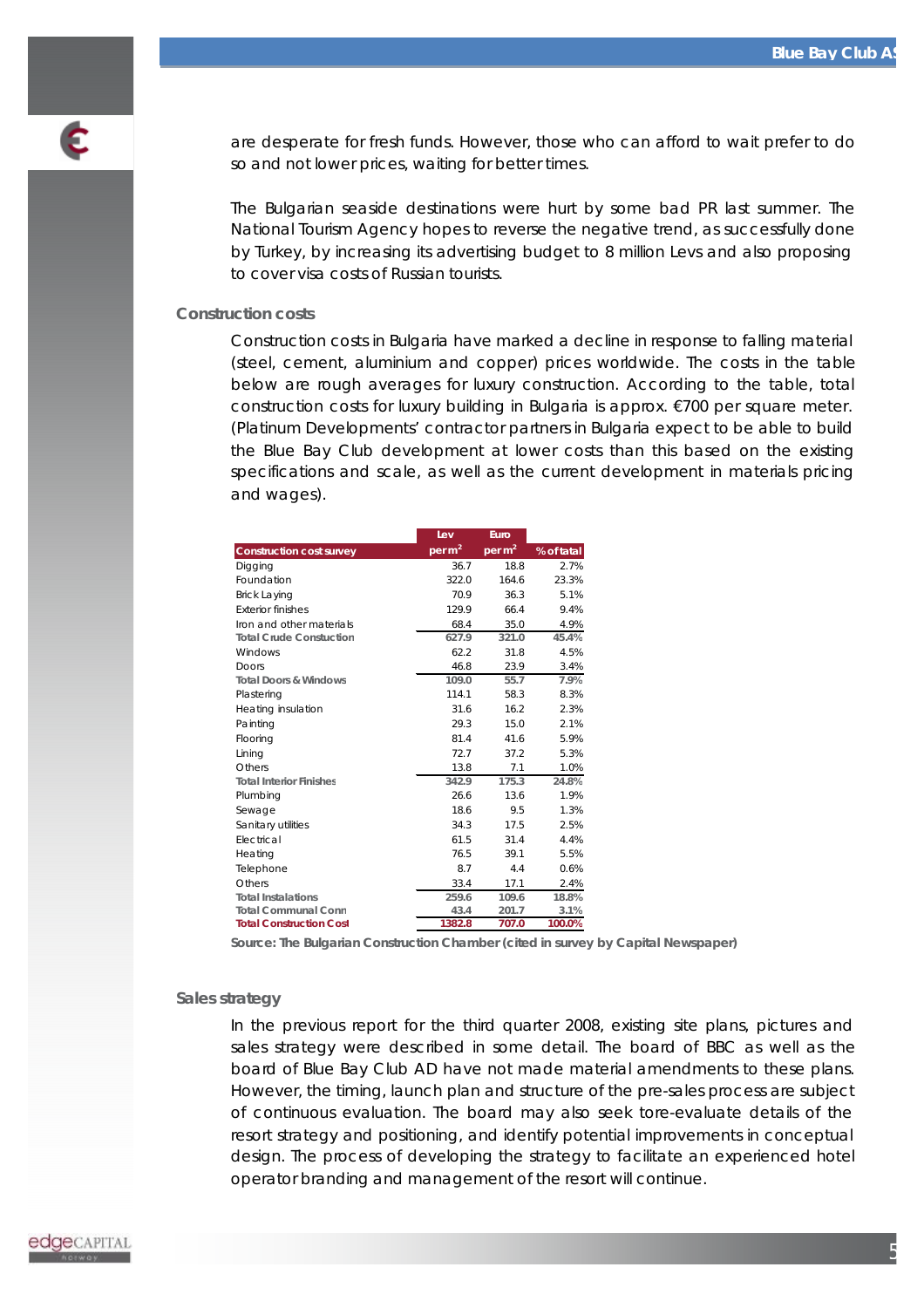

Going forward, the board will focus on how to optimally be able to initiate the Phase 1 development. It is considered that Phase 1 itself, consisting originally of 4-5 buildings, may be divided into smaller units. It is also being considered whether different parts of the development could be developed with different sales models. Platinum Developments in Bulgaria is of the opinion that in today's market it is important to have at least one physical building in place in order to be able to market the rest of the resort off-plan. The board therefore intends to consider different sales or financing models for the first part (or building) of the development.

In terms of timing, BBC has previously indicated that the project may be around two years delayed relative to initial assumption. This means that presale should be expected to start during 2010 and the cash flows from the project should be expected to be postponed similarly. These expectations are maintained, however in broad terms they assume that the global economy starts to recover in 2010 in line with typical economists' estimates. As the company and the site is fully equity financed, this timeline is not expected to have materially adverse effects on the development margin of the project.

### **3.0 Independent valuation report**

Blue Bay Club has commissioned a valuation report on the site and project from Advance Address Expert Valuation EOOD, a part of AG Capital (Address Group), the leading property business company in Bulgaria. In their report dated 4 March 2009, Address concludes that the market value for the Blue Bay Club development project is EUR 27.25 million. This implies a net asset value per share in BBC of approx. NOK 7.2 per share (based on Euro/NOK of 8.6), which is a reduction in value of 9.2% relative to the initial valuation of EUR 30 million in 2007. The report is described in more detail below.

The valuation reports notes the following characteristics of the site:

- Good location with less than 20km from Bourgas and only 18km from Sunny Beach
- All of the property is situated within 300-500 metres from the shores of the Black Sea, with only the road from Bourgas in front of the site
- Good access to engineering infrastructure, water and electricity supply
- Relatively even terrain with only a slight inclination of 3 meters

In determining the development value of the site, Address has taken the following assumptions:

- Total number of apartments: 866 (Phase 1 plans only)
- Total area of apartments including service zones: 141,700 sqm (phase 1 plans only)
- Total built up area of trade centre (mall) and its basement: 21,900 sqm
- Underground parking: 41,000 sqm
- Underground storage areas: 16,000 sqm
- Built up area of trade units and public catering units: 3,200 sqm
- Total built up area: 223,800 sqm

Note that Address has not included the hotel and some smaller residential buildings in its assumptions, focusing mainly on the detailed planning for "phase 1" and the

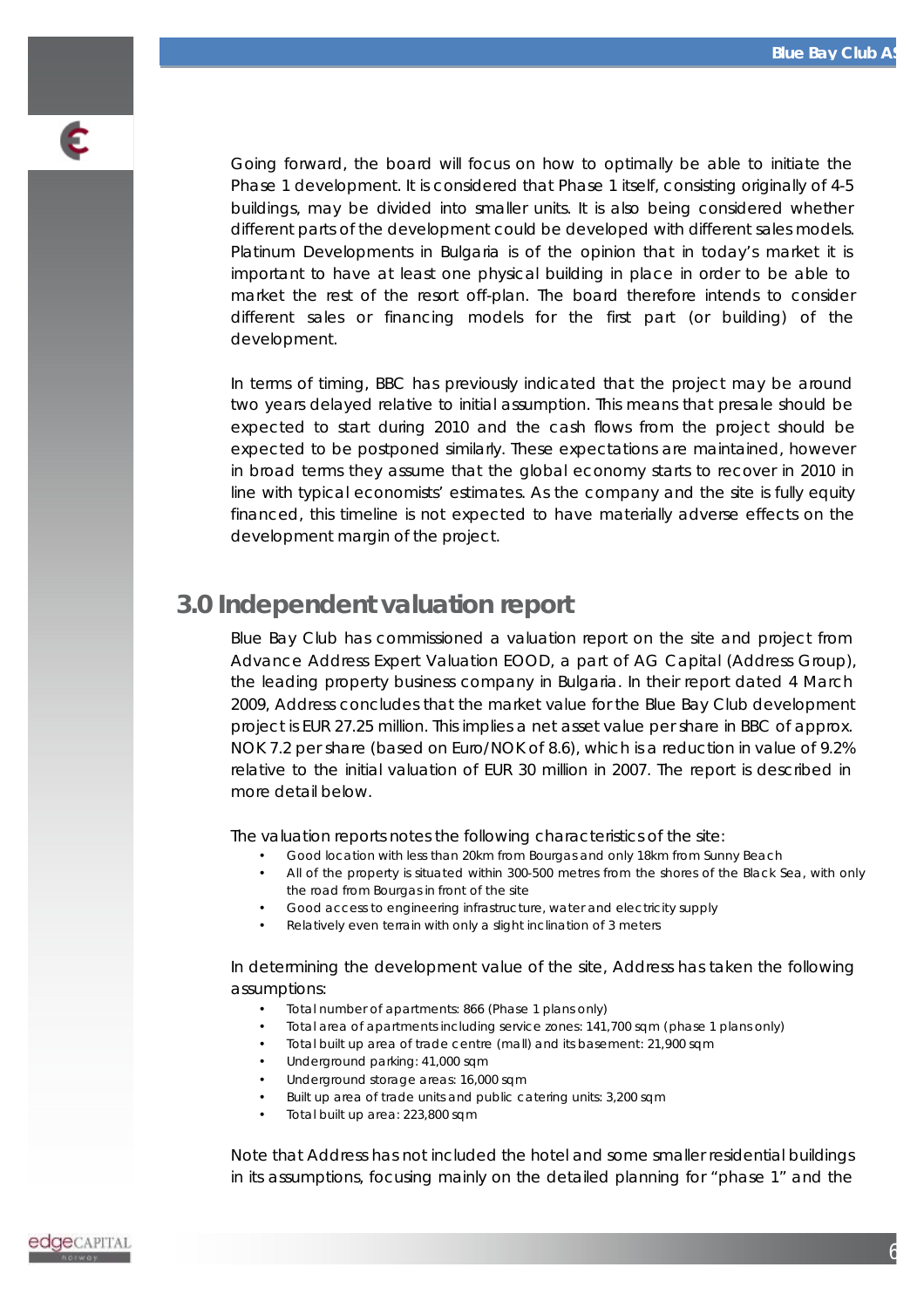

"mini-mall". Furthermore, development plans include open air swimming pools and attractions, alleys, roads, green areas, monolith fencing, yard lighting and irrigation systems, and pedestrian walkways and bridge to the sea.

Other development assumptions include:

- Construction cost: €600/sqm
- Sales price for apartments: €1,500/sqm
- Sales price for trade units: €2,800/sqm
- Sales price for underground parking lots: €480/sqm
- Sales price for storage areas: €620/sqm

This results in gross development value of EUR 320 million, gross construction and engineering costs of approx. EUR 140 million (not including financing), and gross development profit of EUR 180 million (nominal, not discounted and excluding taxes). In arriving at their development valuation, however, Address considers the cash flow generation by indexing the market prices relative to different forms of payment of units under construction and expected selling periods. The resulting cash flows are discounted to reach total expected gross profit of EUR 121 million, which is somewhat higher than the estimated gross development profit of EUR 95 million as indicated in the third quarter report. It should be noted that Address uses higher current sales prices and a lower number of apartment units compared to the estimates indicated in the previous report.

Address then uses the so-called Wolgang Negeli Method to calculate the value of the land according to its category and location, arriving at a value of EUR 53 million.

**Weighing the calculated development value of the site with investment costs, actual land transaction prices and a liquidity discount, Address arrives at EUR 27.25 million (EUR 256 per sqm of land, or EUR 120 per buildable sqm).** 

The board intends to revert with its views on development assumptions and project returns in its reporting going forward.

### **4.0 Financial information**

### **Summary operating financials for 2008**

For 2008, BBC has recorded zero net profit (not including potential write-down on its shares in Blue Bay Club AD). The main cost elements are related to legal expenses incurred in 2008 and management and administrative expenses. There were no operating revenues during 2008 for BBC or for the Bulgarian project company, but BBC had net finance income (interest on cash deposits and currency gains) that basically outweighed operating expenses for the year.

BBC has an existing cost base of approx. NOK 1.5 million per year. Total costs for management, administration and investor relations are expected to remain on a low level during the planning and pre-sales phases of the project. Until the sales

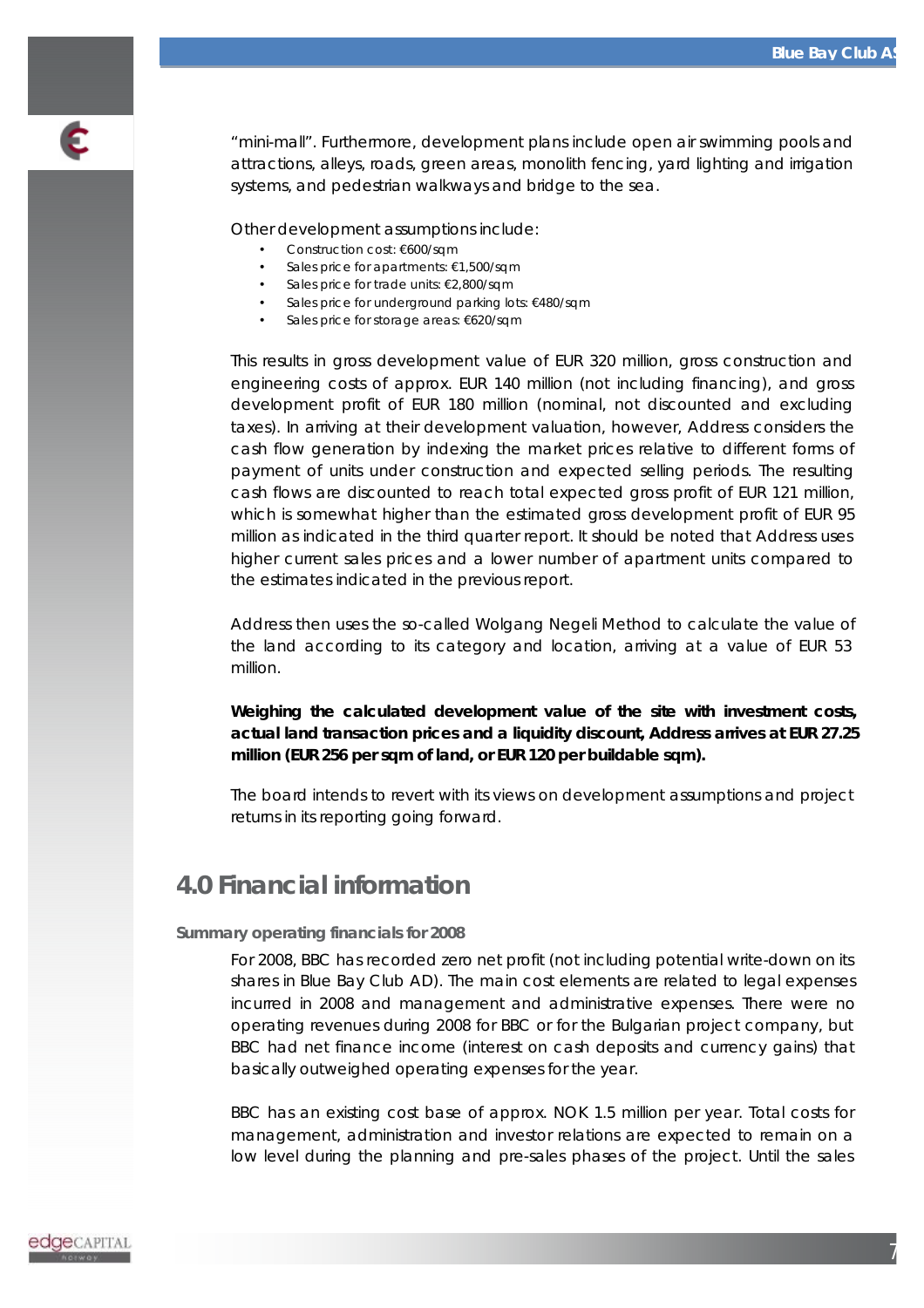process is initiated, the board will have a very cautious approach to initiate activities or incur further costs that are not directly necessary or revenue-producing.

Complete financial statements including balance sheet and notes will be provided to the shareholders in advance of the company's ordinary general assembly later this spring.

| <b>Blue Bay Club AS</b> | Year-end 2007 | Year-end 2008 |
|-------------------------|---------------|---------------|
| (NOK'000)               |               |               |
| Operating revenues      | 0             | $\Omega$      |
| Operating costs         | 467           | 1,469         |
| Operating profit        | $-467$        | $-1,469$      |
| Net finance             | 247           | 1,506         |
| Tax cost                | $\mathbf 0$   | $\mathbf 0$   |
| Net profit              | $-220$        | 37            |

*Preliminary operating figures for 2008* 

**Preliminary comments on the balance sheet** 

As of 31.12.08 BBC had working capital (cash/deposits and receivables less short term debt) of approx NOK 8.7 million. This includes EUR 0.5 million (NOK 4.3 million) that shall be injected as equity in the Bulgarian entity (Blue Bay Club AD) for working capital purposes in line with the agreement between BBC and Blue Bay Club entered into during the third quarter of 2008. This process is ongoing, after which BBC will hold 41.6% of the shares in the Bulgarian entity and Blue Bay Club AD will pay back a EUR 250,000 short term loan to BBC.

The independent valuation of the Blue Bay Club property conducted in March 2009, as described above, represents a fair value for BBC shareholders of approx. NOK 98 million, or NOK 7.2 per share, assuming current EUR/NOK exchange rate of 8.60. The board in BBC is of the opinion that the value of its shares in Blue Bay Club AD should be written down from NOK 104 million (cost price) to NOK 98 million in line with the independent valuation report.

### **5.0 Corporate structure and organisation**

### **Company structure and shareholders**

The Blue Bay Club project, consisting of 112,000 sqm of seaside land, zoned and ready for development, is 100% owned by Blue Bay Club AD, a Bulgarian singlepurpose limited company. BBC is a Norwegian limited company owning 41.6% of the shares in Blue Bay Club AD, following the final execution of a EUR 0.5 million capital increase by BBC (in process). The remaining shares are owned by other Norwegian (28%) and Irish investors (30%).

BBC was established in June 2007 through a capital increase of NOK 160m towards Norwegian investors. The company has approx. 270 shareholders holding a total of

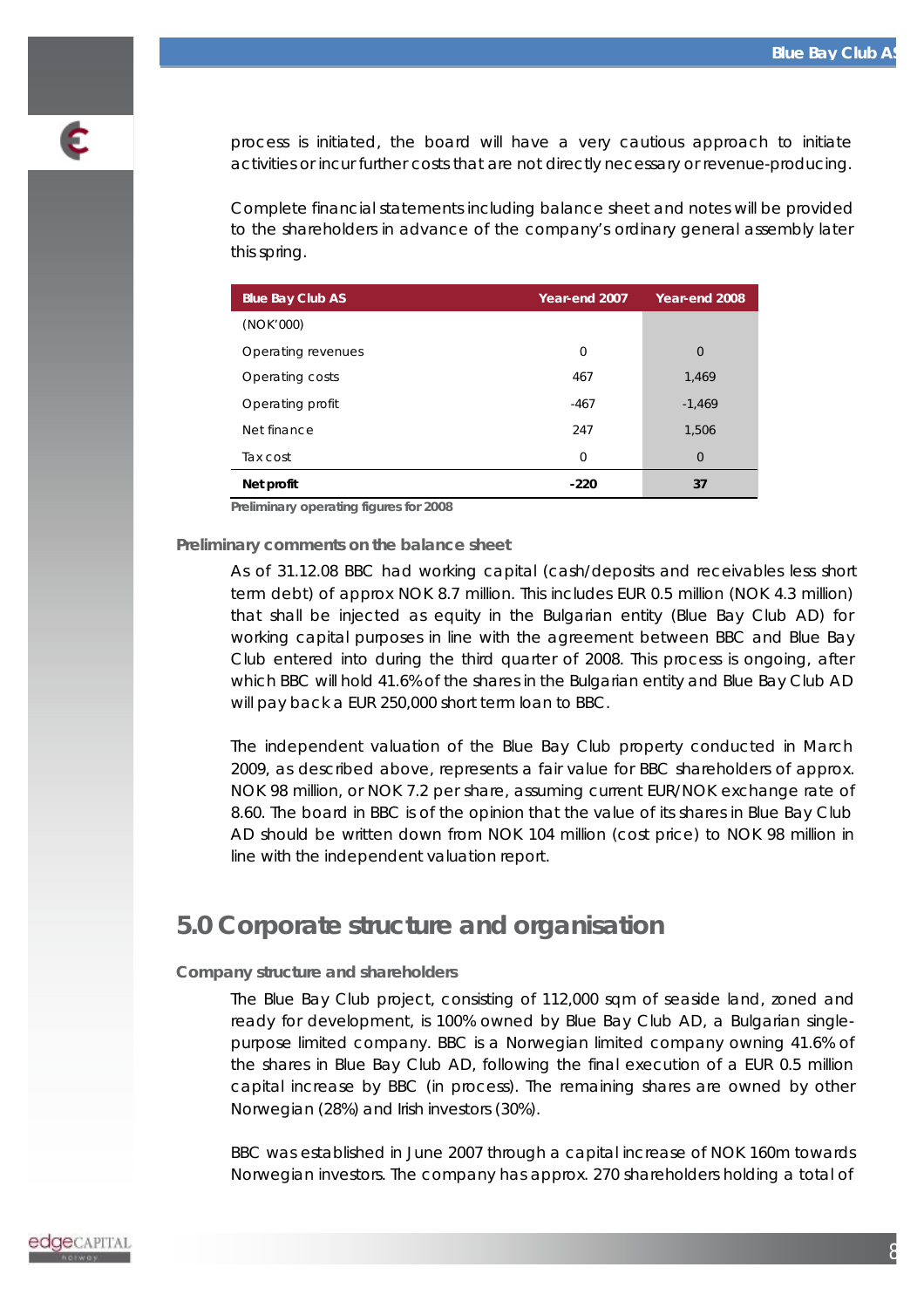

13,616,300 shares outstanding. The shareholder structure is quite distributed, with the top 10 shareholders representing only 10% of the shares in the Company:

| <b>LAST NAME</b>         | <b>SHAREHOLDING</b> | <b>OWNERSHIP %</b> |
|--------------------------|---------------------|--------------------|
| ABUSDAL                  | 190,440             | 1.4%               |
| <b>UGUMBA AS</b>         | 166,700             | 1.2%               |
| <b>VEEL</b>              | 161,300             | 1.2%               |
| NORDMANN HOLDING AS      | 145,200             | 1.1%               |
| SEI BULGARIA AS          | 113,900             | 0.8%               |
| EBL HOLDING AS           | 107,400             | 0.8%               |
| ELDER INC                | 107,400             | 0.8%               |
| <b>FUSA KRAFTLAG AS</b>  | 107,400             | 0.8%               |
| <b>GEC HOLDING AS</b>    | 107,400             | 0.8%               |
| <b>KEWA INVEST AS</b>    | 107,400             | 0.8%               |
| Sum top 10 shareholders  | 1,304,540           | 9.7%               |
| Total shares outstanding | 13,616,300          | 100.0%             |

#### **Board of directors of BBC**

In an extraordinary general assembly held in December 2008, Rolf Hansteen was elected as new board member of BBC. The board members are:

- Hans Gulseth, chairman
- Torgeir Abusdal
- Terie Veel
- Jan Rasmussen
- Rolf Hansteen

Neither BBC nor Blue Bay Club AD has any employees. Edge Capital and Pareto Investorservice AS continue to provide advisory services, administrative services and business manager/accountancy services to the company.

### **Board of directors of Blue Bay Club AD**

The board of Blue Bay Club AD currently consists of the following persons (unchanged since previous report):

- Declan Lennon (Ireland)
- Neil O'Reilly (Irland, representing Platinum Developments)
- Thorvald Sverdrup (Norway)
- Roy Nilssen (Norway)
- Knut Valle (Norway)

As previously announced, at the forthcoming general assembly in Blue Bay Club AD, BBC expects to get two of its representatives as new members of the board.

Blue Bay Club AD has access to certain management resources from Platinum Development in Bulgaria, including business management services, at the moment free of charge. Platinum Developments is also responsible for development and marketing of the project.

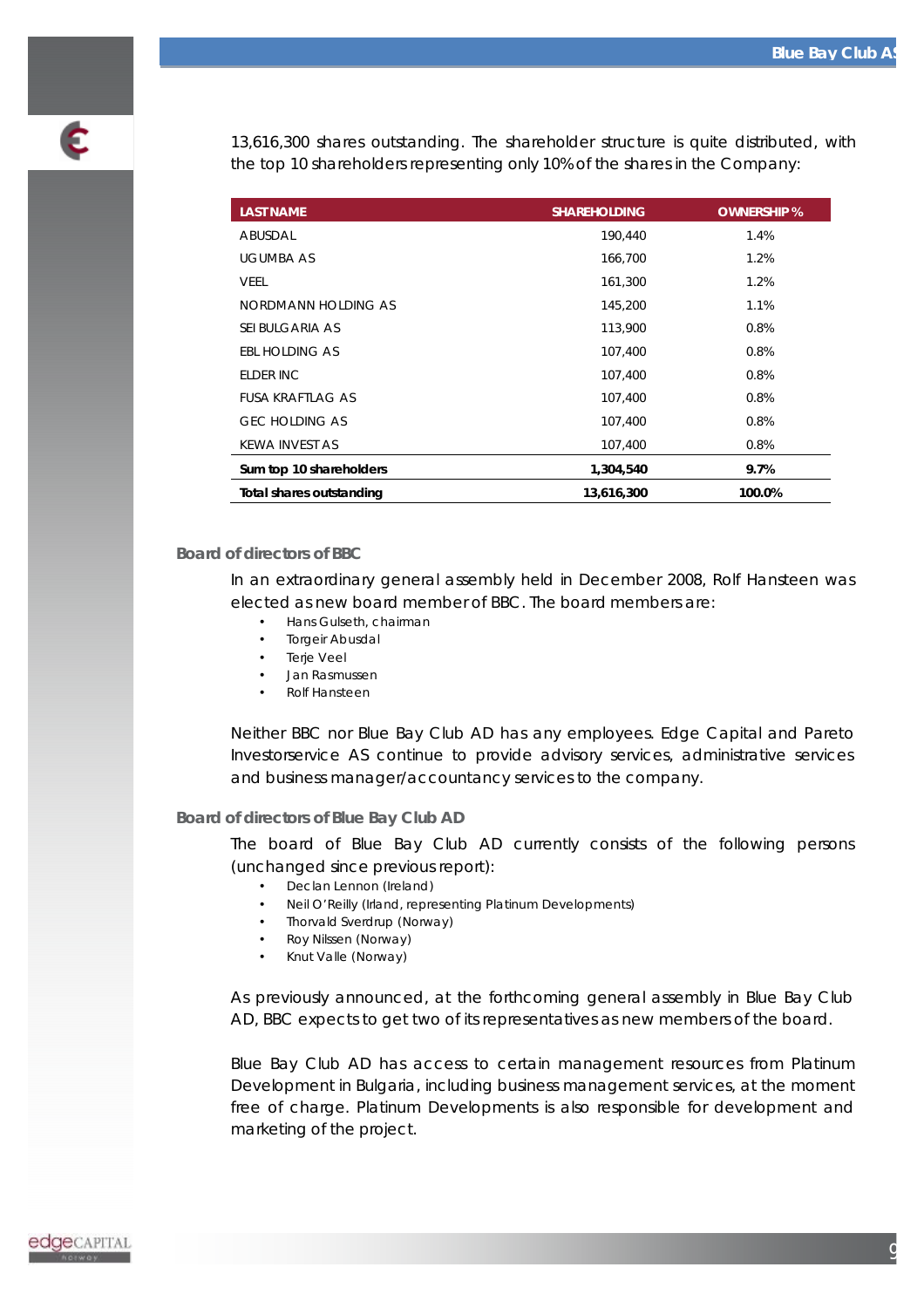

It should be noted that the company Black Sea Club AS, a Norwegian investment company, is a fellow shareholder to BBC currently holding 20% of the shares in Blue Bay Club AD. Aside from the fact the this company owns shares in the same company as BBC, Black Sea Club is, contrary to the impression given by some recent newspaper articles, not related to BBC in any way, nor to any of the other shareholders in Blue Bay Club AD.

### **6.0 Future reporting**

Before the next quarterly report is released, BBC intends to invite to an ordinary general assembly. In the ordinary general assembly, the final annual report for 2008 will be made available. A brief financial update for the first quarter 2009 will be made available as soon as the accounts for the period ending 31 March are completed.

The documents may be downloaded from the Company's web site [www.bluebayclub.no](http://www.bluebayclub.no) and Edge Capital's web site [www.edgecap.no](http://www.edgecap.no). Shareholders may also contact their local financial advisors, or send an email to [tt@edgecap.no](mailto:tt@edgecap.no), [gv@edgecap.no,](mailto:gv@edgecap.no) [tommy.jorgensen@pareto.no,](mailto:tommy.jorgensen@pareto.no) and request to receive the information on email. Note that in order to save costs, quarterly reports and other information will only be provided by means of electronic distribution or web site postings.